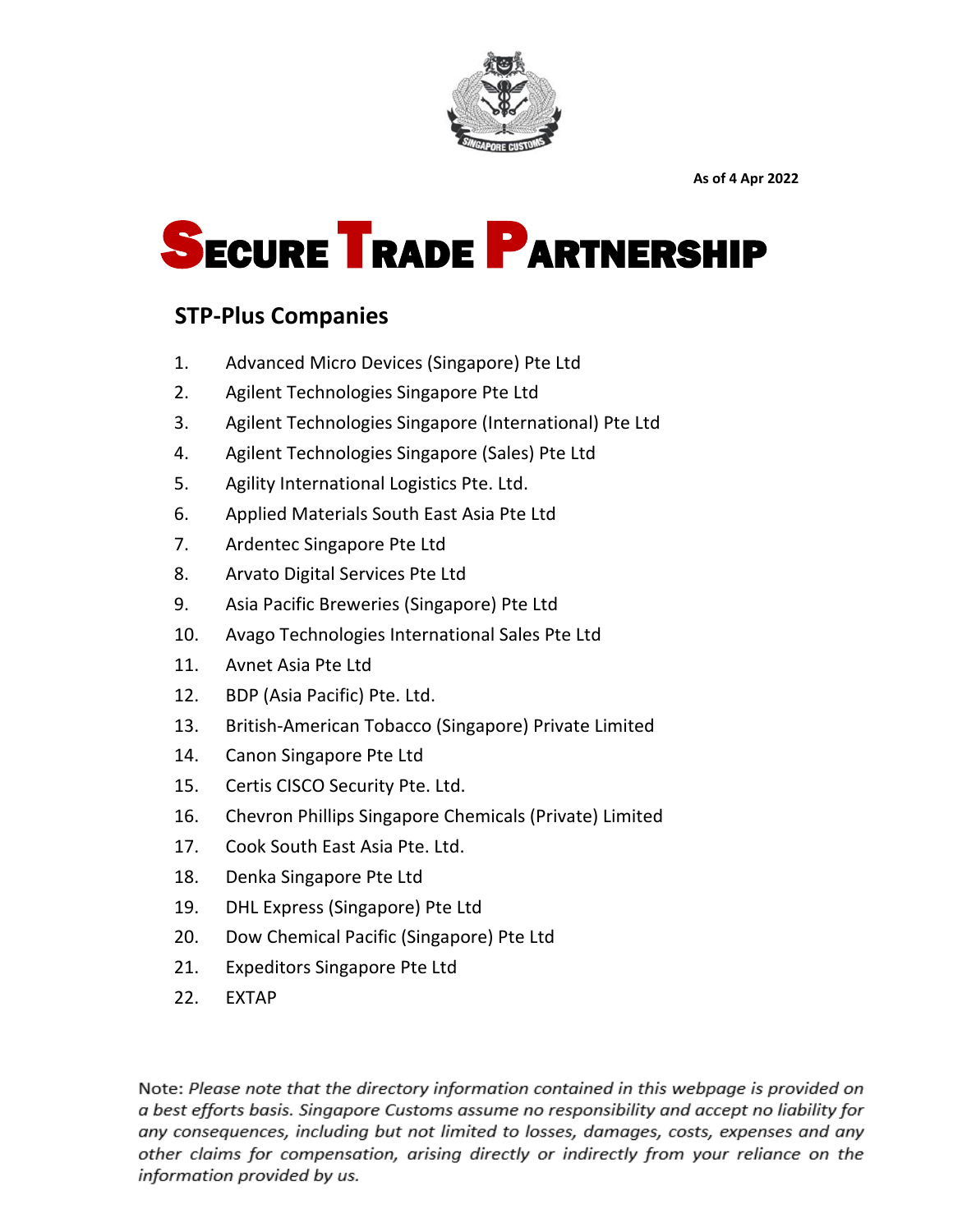

# SECURE TRADE PARTNERSHIP

#### **STP-Plus Companies**

- 23. Exxonmobil Asia Pacific Pte. Ltd.
- 24. Federal Express Pte Ltd
- 25. Future Electronics Inc (Distribution) Pte Ltd
- 26. Global Airfreight International Pte. Ltd.
- 27. Globalfoundries Singapore Pte Ltd
- 28. Google Asia Pacific Pte Ltd
- 29. Hewlett-Packard Asia Pacific Pte Ltd
- 30. Hewlett-Packard Enterprise Singapore Pte Ltd
- 31. Hewlett-Packard Singapore (Sales) Pte Ltd
- 32. Hitachi Vantara Pte. Limited
- 33. IBM Manufacturing Solutions Pte Ltd
- 34. IBM Singapore Pte Ltd
- 35. Infineon Technologies Asia Pacific Pte Ltd
- 36. Jabil Circuit (Singapore) Pte Ltd
- 37. Jurong Port Universal Terminal Pte Ltd
- 38. Lam Research Singapore Pte Ltd
- 39. Marvell Asia Pte Ltd
- 40. MediaTek Singapore Pte. Ltd.
- 41. Molex Far East South Management Pte Ltd
- 42. Molex Singapore Pte Ltd
- 43. Morrihan Singapore Pte. Ltd.
- 44. NMB Singapore Ltd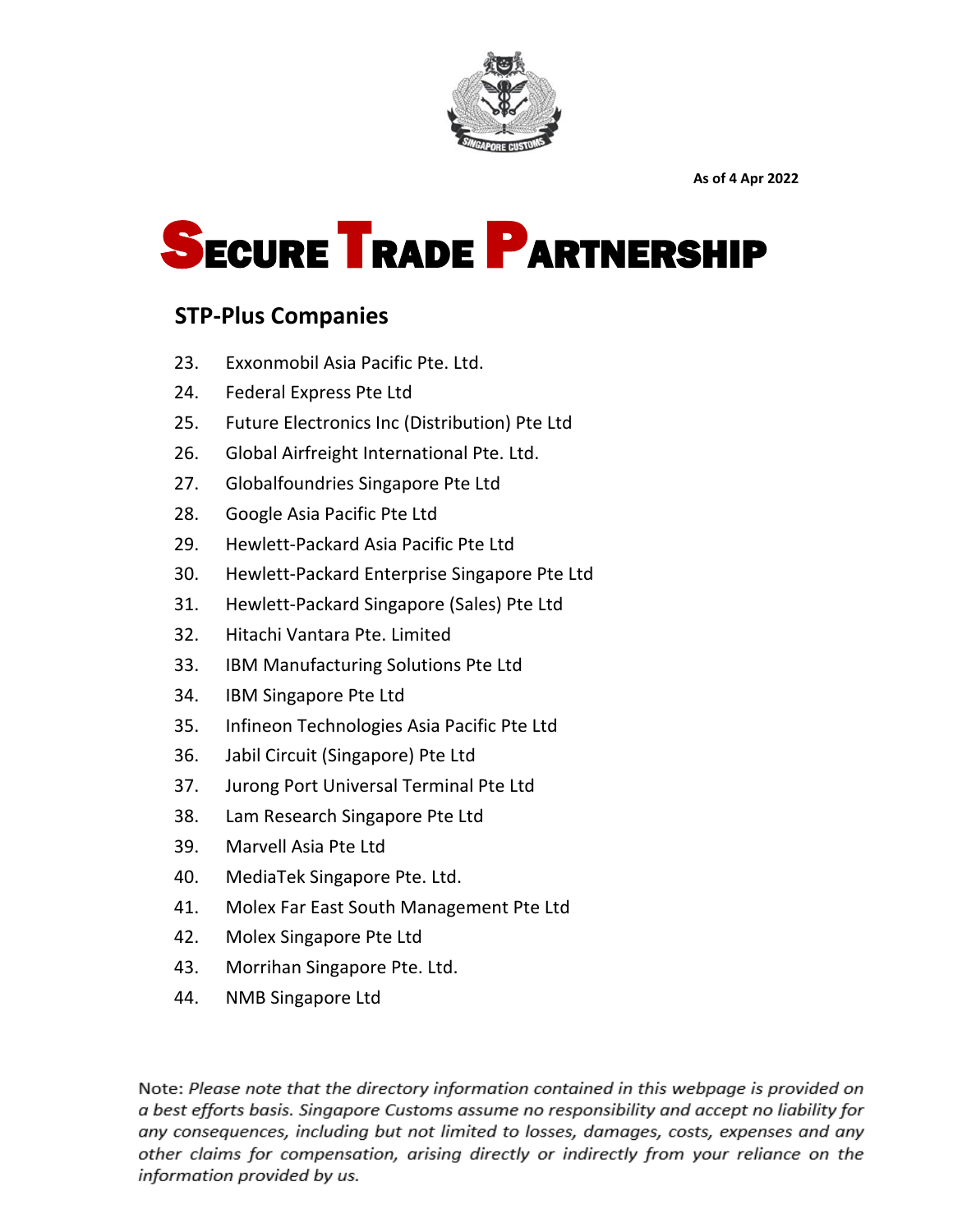

# SECURE TRADE PARTNERSHIP

### **STP-Plus Companies**

- 45. Omni All In (Singapore) Pte. Ltd.
- 46. PSA Corporation Ltd
- 47. Qualcomm CDMA Technology Asia-Pacific Pte Ltd
- 48. Rohm and Haas Chemicals Singapore Pte Ltd
- 49. Sabic Asia Pacific Pte Ltd
- 50. Sandvik South East Asia Pte Ltd.
- 51. Sankyu (Singapore) Pte Ltd
- 52. Sanmina-SCI Systems Singapore Pte Ltd
- 53. Schenker Singapore (Pte) Ltd
- 54. Seagate Singapore International Headquarters Pte Ltd
- 55. Silicon Manufacturing Partners Pte Ltd
- 56. Siltronic Silicon Wafer Pte Ltd
- 57. Siltronic Singapore Pte Ltd
- 58. ST Logistics Pte. Ltd.
- 59. Stats Chippac Ltd
- 60. STMicroelectronics Asia Pacific Pte Ltd
- 61. STMicroelectronics Pte Ltd
- 62. Systems on Silicon Manufacturing Company Pte Ltd
- 63. Teckwah Logistics Pte. Ltd.
- 64. Teckwah Value Chain Pte Ltd
- 65. Texas Instruments Southeast Asia Pte. Ltd.
- 66. TIC Traffic International Consortium (S) Pte Ltd